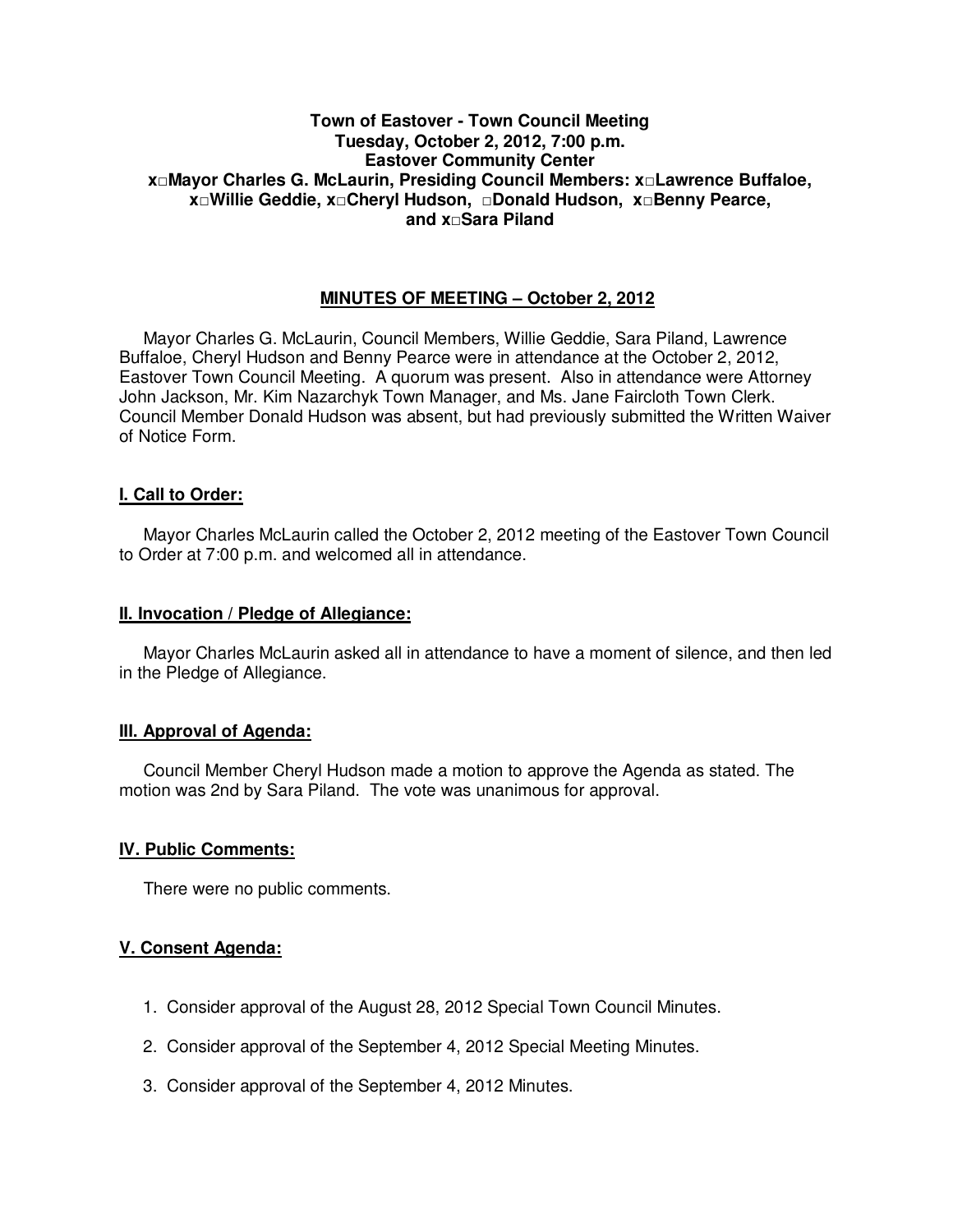4. Consider approval of the August 31, 2012 Financial Report.

Council Member Sara Piland made a motion to approve the Consent Agenda as presented. The motion was  $2^{nd}$  by Council Member Lawrence Buffalo. The vote was unanimous for approval.

## **VI. Discussion Agenda:**

# **Agenda Item #1:**

 **Briefing by Mr. Morgan Johnson, Chairman Eastover Sanitary District (ESD).** 

Mr. Johnson was unable to be at the meeting.

## **Agenda Item #2:**

## **PUBLIC HEARING – CASE NO. P12-62:**

 **ADOPTION AND ESTABLISHMENT OF THE EASTOVER COMMERCIAL CORE OVERLAYY DISTRICT (CCO) CONSISTING OF 382.68 +/- ACRES WITHIN THE CORPORATION LIMITS OF THE TOWN OF EASTOVER BY AMENDING THE EASTOVER ZONING MAP CREATING THE ZONING OVERLAY LAYER; AND CREATING ZONING ORDINANCE STANDARDS TO BE IMPLEMENTED WITHIN THE EASTOVER COMMERCIAL CORE OVERLAY DISTRICT AREA AS A SUPPLEMENT TO THE COUNTY ZONING ORDINANCE PROVISIONS UNTIL SUCH TIME THAT THE TOWN ADOPTS A COMPLETE ZONING ORDINANCE. (EASTOVER)** 

Mayor McLaurin **Opened the Public Hearing**.

Mayor McLaurin turned the Case P12-62 over to Mr. Matt Rooney for briefing.

 Mr. Rooney gave a brief overview of the proposed Commercial Core Overlay District consisting of 382.68 +/- acres within the corporate limits. He stated that the original Ordinance states 600 feet North of Beard Road. The Council has stated that it wants to reduce the footage from 600 feet North of Beard Road to 170 feet North of Beard Road. This will align the Core Overlay District the same on both sides Dunn Road. At this point no zoning will be changed unless the property owners request it be rezoned. He stated that building size will be 1500 square feet, must have landscaping, and sidewalks. Mr. Rooney stated that the Planning Board Staff approved the adoption and approval of the Map and Text Amendment as submitted.

## **Speakers For:** None.

**Speakers Against:** None.

**Rebuttals:** None.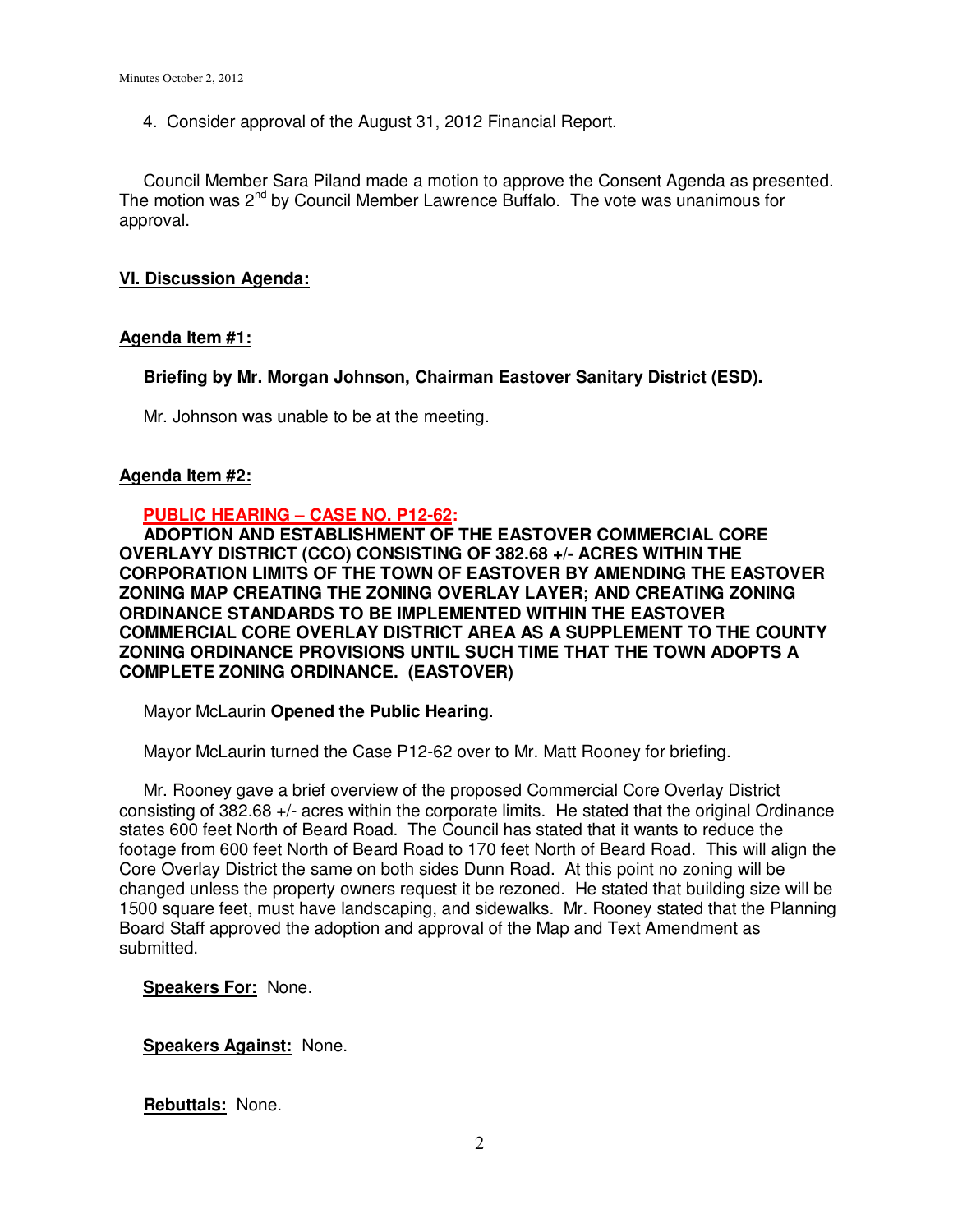Mayor McLaurin asked if there were any further discussion by the Council or attendee's. Council Member Sara Piland stated that she wants the 600 feet North of Beard Road reduced to 170 feet in the Amendment to the proposed Ordinance.

 Mayor McLaurin asked for a motion to **CLOSE the Public Hearing on Case No. P12-62**. Council Member Sara Piland made a motion to **CLOSE** the Public Hearing. The motion was 2nd by Council Member Lawrence Buffaloe.The vote was unanimous for approval.

 Council Member Sara Piland made a motion to **approve Case No. P12-6**2, with the exception of the Commercial Core Overlay District being 600 feet North of Beard Road is changed to170 feet North of Beard Road. The motion was 2nd by Council Member Lawrence Buffaloe. The vote was unanimous for approval.

#### **Agenda Item #3:**

#### **Proclamation. "Breast Cancer Awareness Month".**

 Mr. Nazarchyk read a Proclamation proclaiming October as "Breast Cancer Awareness Month".

 Mrs. Joanne Pearce of the "Dig-A-Bit Garden Club" stated that the "Pink Garden" in honor of Breast Cancer Awareness the Club has planted at the Community Center. She stated that planting the garden was a coordinated effort. The garden will have something pink blooming all year long. The Council commended the Garden Club for its efforts for such an honorable cause.

#### **VII. RECEIVE MAYOR'S UPDATE.**

 Mayor McLaurin made a recommendation to put landscaping stones around the Pink Garden and eventually around all the landscaping. He stated that he would like for the Town to help the Garden Club pay for the retaining wall.

 Council Member Cheryl Hudson made a motion for the Town to help pay for the retaining wall. The motion was 2<sup>nd</sup> by Council Member Willie Geddie. The vote was unanimous for approval.

#### **VIII. RECEIVE TOWN COUNCIL UPDATE.**

 Council Member Cheryl Hudson stated that Ms. Kim Fisher is going to recommend to the Board of Education that they put a gate at the top of the hill next to Armstrong School at Talley Woodland Park.

 Mayor McLaurin thanked Mr. Daniel West for the hard work he has put into the Talley Woodland Park.

 Council Member Benny Perce thanked everyone for their thoughts and prayers during his surgery and recovery.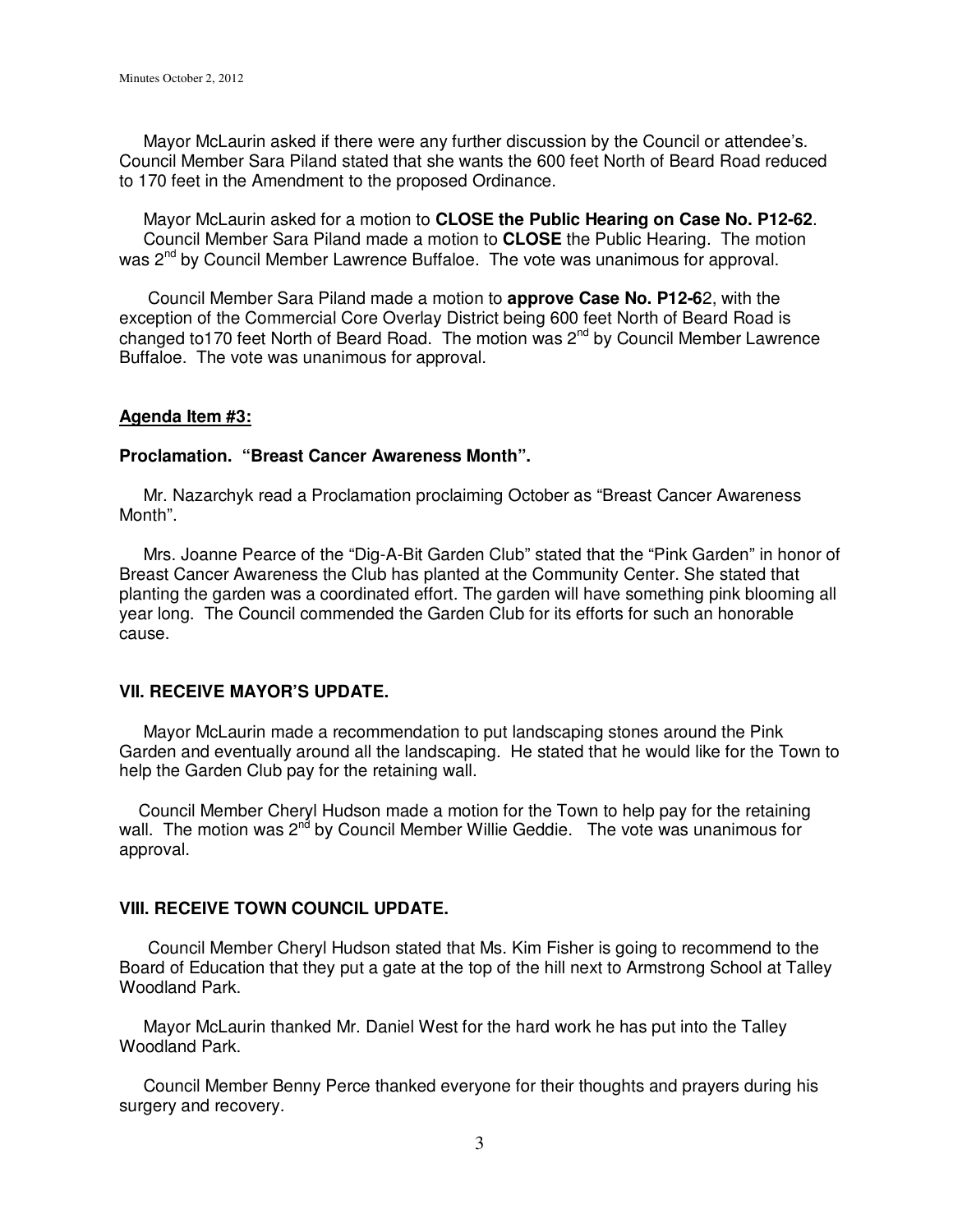Council Member Sara Piland asked everyone to keep Ms. Mary Emily Royal is their prayers. Ms. Royal has been a member of the Board of Education for over 40 years.

 Attorney John Jackson stated that he is going to Cancun for his son's wedding on October 9-12, 2012.

#### **IX. RECEIVE TOWN MANAGER'S UPDATE.**

 Mr. Nazarchyk stated that talks among Fayetteville Plant Managers, Chamber of Commerce and other organizations are trying to stop the tolls on I-95. Mr. Nazarchyk informed the Council that the No TollI-95 Coalition would be holding a meeting in Fayetteville tomorrow, October 3, 2012, at the Double Tree Inn to generate membership and support for their effort. At present, the Fayetteville Area Plant Managers Association has joined, and the Cumberland County Chamber of Commerce has endorsed a resolution seeking more study on the project. No other Cumberland County local government has joined.

 Mr. Nazarchyk stated that he had received several complaints about Hope Home regarding residents in wheel chairs on the highway, garbage dumpsters overflowing, and residents begging for food or money from nearby home owners. He stated that he has contacted both the County Inspections Department and the N.C. Department of Health & Human Services in Raleigh.

 Mr. Nazarchyk stated that he had been copied on a letter from PWC to Eastover Sanitary District stating that once the Dunn water line is connected to ESD, PWC will physically remove their connection. He stated the Town had sought information from both ESD and PWC in August of last year to determine the cost of an emergency connection from PWC to ESD. He said initial figures were approximately \$15,000. He stated that PWC determined two connections would be needed at \$65-\$75,000 each.

 Mr. Matt Rooney stated that training for the Board of Adjustments will be in January 2013, and usually it is one afternoon of training.